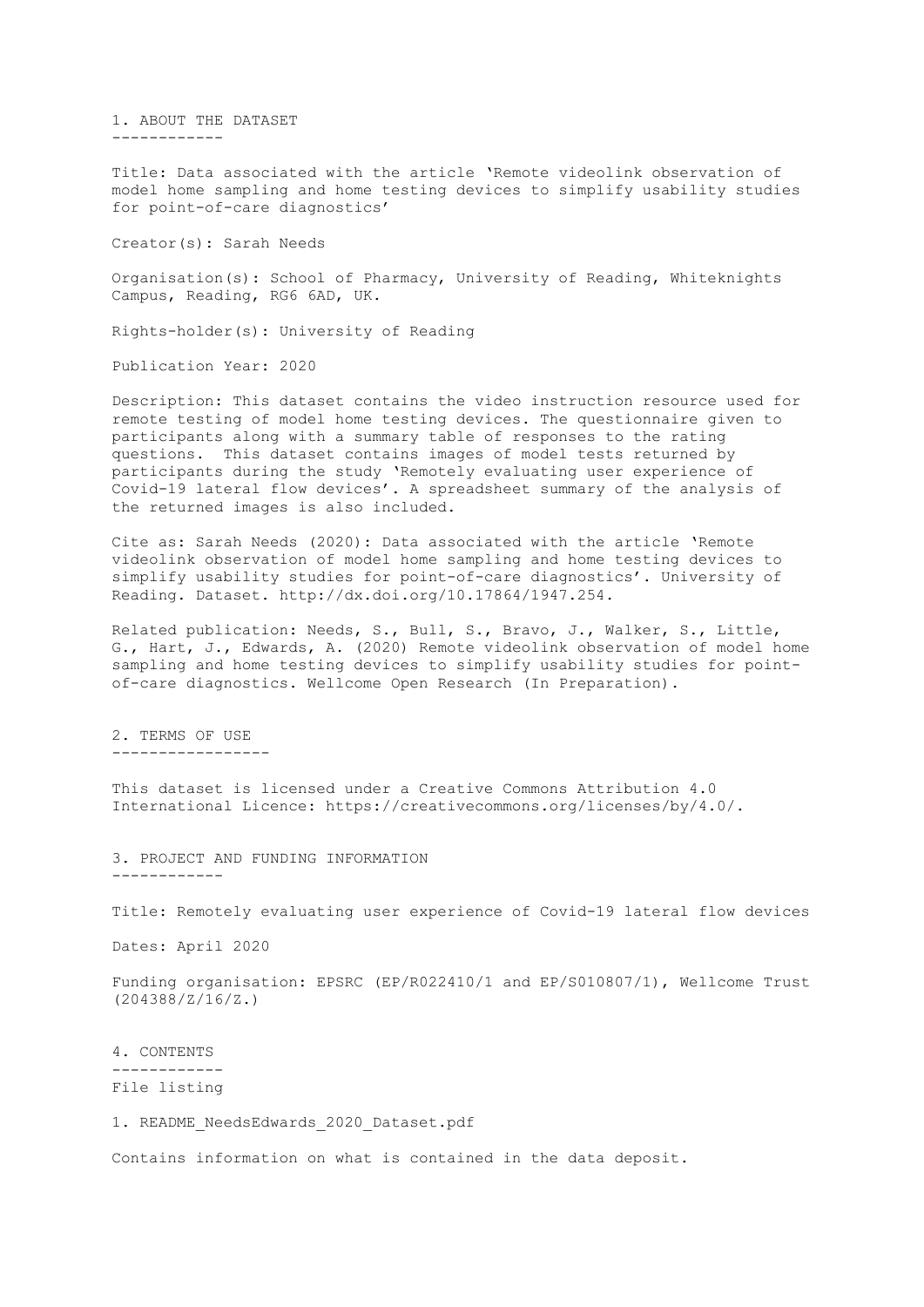# 2. Model Test Image Returns.zip

Contains anonymised images of the model rapid test and model home sampling tests participants were required to perform in this study. Images are sorted in Pilot, Unsupervised, Video Unsupervised and Video\_Supervised.Participant number and instruction condition is summarised in the table below.

| Condition          | Participant Number   |
|--------------------|----------------------|
| Pilot.             | 01,02,03,04,05,06,07 |
| Unsupervised       | 08,09,10,22,23       |
| Video Unsupervised | 12, 13, 15, 17, 20   |
| Video Supervised   | 11, 14, 16, 19, 21   |

# 3. Video\_Instruction.mp4

Video instructions of the study tests sent to participants prior to testing.

# 4. Model Test Results.xlsx

This spreadsheet contains the values used to calculate the calibration curves for the volume dispensed for the model rapid test and model blood sampling test. This file also contains the values of the participants' returned images.

#### 5. Participant\_Questionnaire.pdf

Contains the questions that participants were asked to fill out after the home testing and home sampling tasks were complete.

# 6. Questionnaire\_Summary\_Data.xlsx

Contains a table of responses to rating questions from the Participant Questionnaire.

5. METHODS

--------------------------

This pilot was designed to establish if remote observation was a suitable methodology for observation of usability and also quantification of accuracy of blood testing kits used in the home. The home testing packs used in this study included 3 components of home testing and sampling methods. These components were tested by observing lancet use, liquid handling for lateral flow rapid tests and liquid handling of blood sampling medical devices. Model lancets and rapid tests were 3D printed. The open source designs for these models in the form of OpenSCAD files and STL 3 dimensional geometry files can be downloaded and used or edited: [https://gitlab.com/sneeds/model-home-testing-devices.](https://gitlab.com/sneeds/model-home-testing-devices)

Participants had to complete a video call using Microsoft Teams whilst they followed the testing pack, and after completing the supervised task send images taken on their smartphone camera to the researcher via email. To avoid any risk of infection, these test kits were prepared in sterile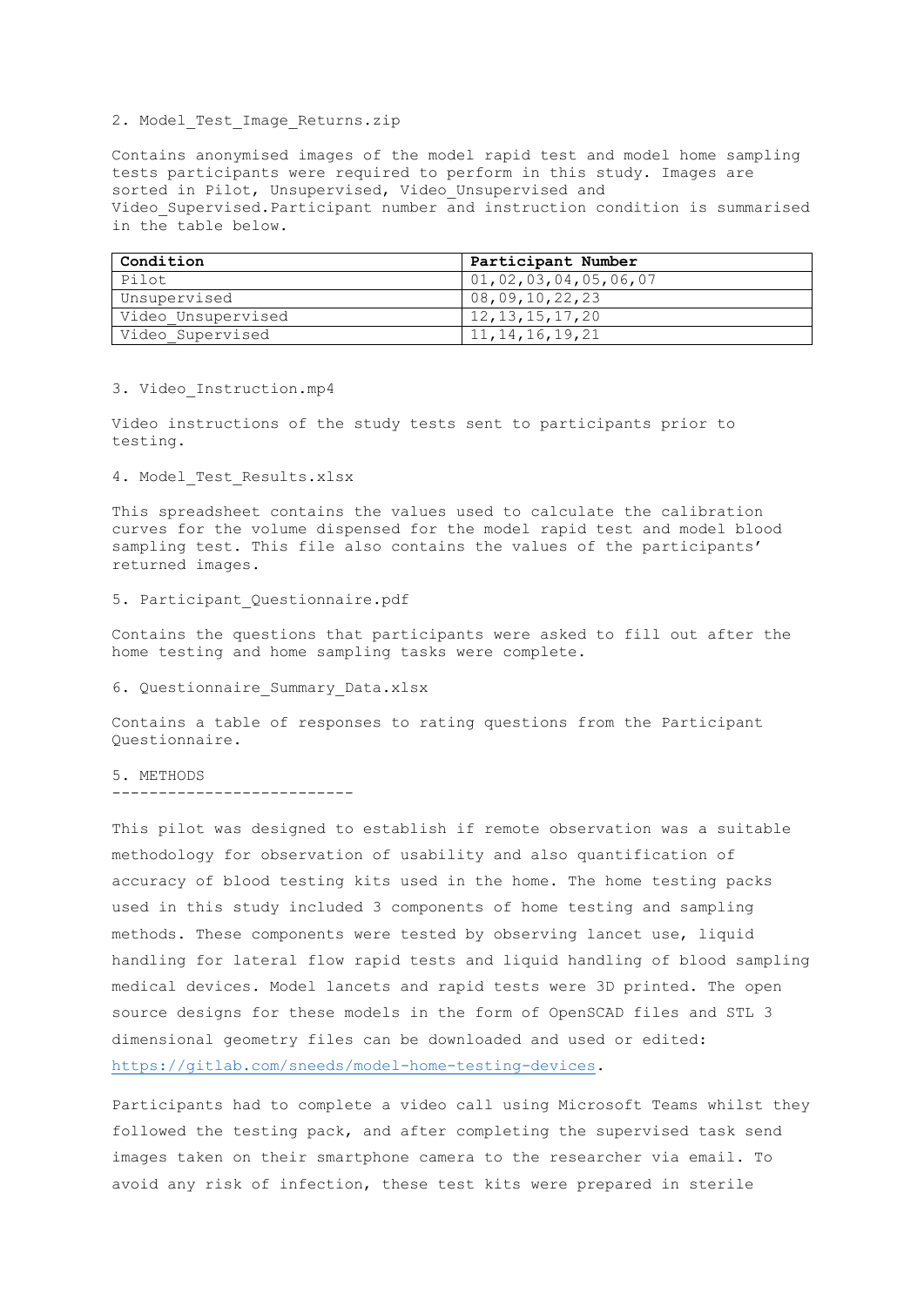filtered air cabinet and 3D printed parts sanitised with 70% ethanol. After delivery, participants were instructed to leave the packs untouched for 48h prior to opening. In this pilot, participants also completed a screening questionnaire to identify and exclude any participants at greater risk of severe COVID-19 disease who were not recruited to this feasibility study.

Medical device blood collection devices were also included, that are designed to deliver a fixed volume of blood from a fingerstick to a POC test or onto a filter for home sampling. Microsafe (40 µL) and PTS Collect (40 µL) capillary blood collection tubes were used. Participants were given a tube containing 1 mL of simulated blood (2% PME red food colouring, 20% ethanol, 78% water). The test packs included a copy of the manufacturer's visual instructions for each collection device. Written instructions on capillary tube use were also provided on participant instructions and use of these devices presented in the video instructions.

Instructions for the rapid lateral flow test were adapted from the widely used SD BIOLINE Dengue Duo test product, to create a model lateral flow kit for evaluation. The model lateral flow test kit has two wells marked IgG and IgM. Filter paper inserts were designed to very simply permit remote measurement of the volume of simulated blood deposited by participants - the higher the volume, the further along the filter that the red dye travelled. Participants were provided with a Nalgene 4 mL capacity dropper bottle filled with simulated blood (2% PME red food colouring, 20% ethanol and 78% water) these dropper bottles are routinely included in many lateral flow products to add buffer alongside sample. Participants were asked to follow the modified instructions, designed to represent the real test instructions and assess users ability to deposit different volumes into distinct parts of the device, but without requiring real blood.

Participants were asked to place the device on a template alongside representative images of a negative and positive lateral flow test. The participant were asked to photograph this with the digital camera on their own smartphone and return these images to the researcher. This acted as a baseline to identify if images sent to the researcher were of sufficient quality to identify test results of a known test. This also captured the volume of simulated blood deposited by each user.

An initial pilot study was performed using written instructions only (*n = 7*). Participants were randomly allocated into three groups: group 1 had written instructions alone and were not supervised (*n* = 5*)*; group 2 were provided with both written and video instructions and encouraged to view the instructional video prior to starting the test  $(n = 5)$ ; and group 3